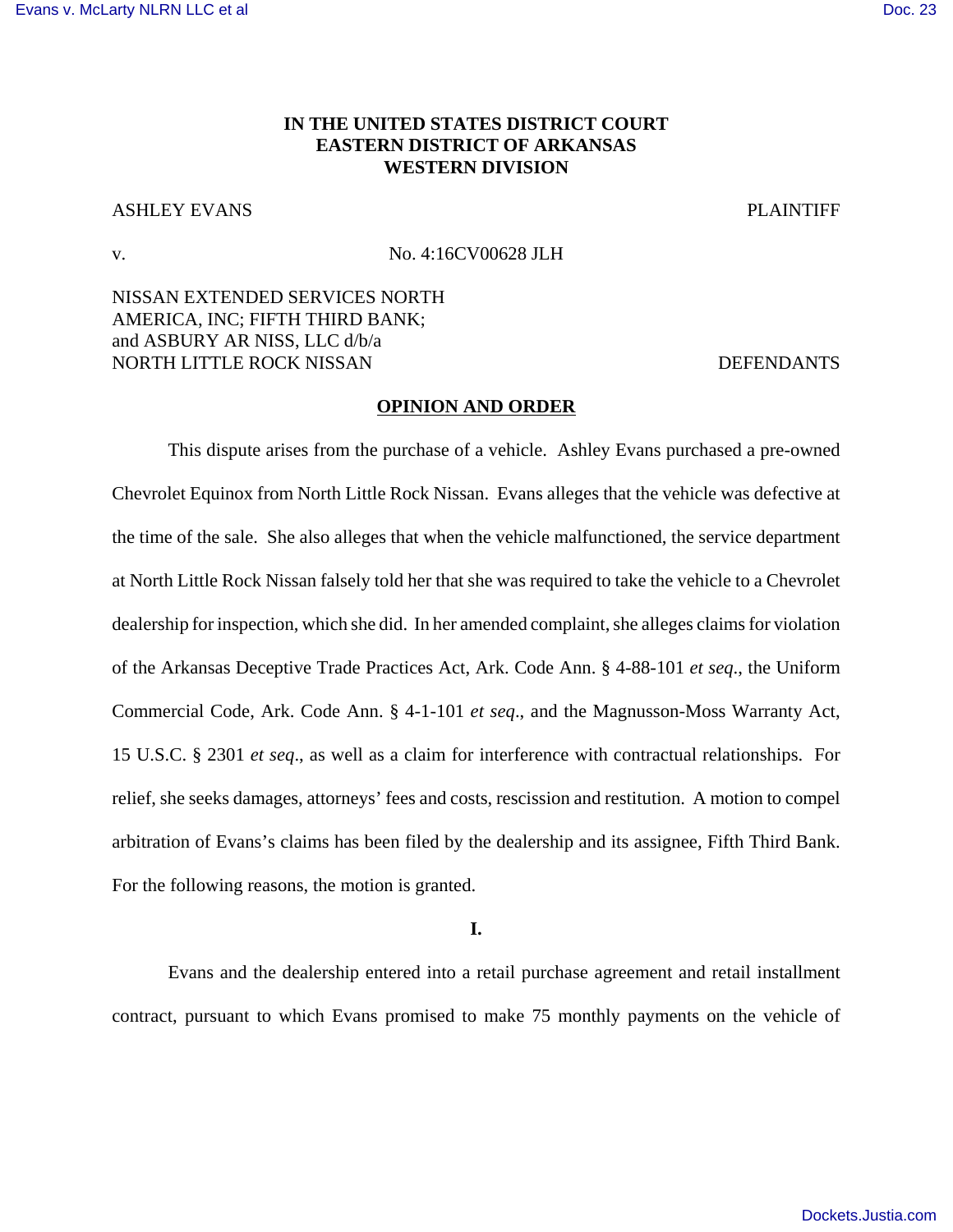\$359.69. The dealership assigned its interest in the retail installment contract to Fifth Third Bank.<sup>1</sup> As part of the retail purchase agreement, Evans purchased from Nissan Extended Services North America, Inc. a vehicle service contract.<sup>2</sup> North Little Rock Nissan retained a portion of what Evans paid for the service contract. Evans signed an arbitration agreement when she purchased the vehicle. The arbitration agreement, entitled "WAIVER OF PURCHASER'S RIGHT TO SUE," provides:

By entering into this Agreement to Arbitrate ("Agreement"), Customer(s) and Dealership, including any Dealership employees, agents, successors or assigns (collectively referred to as "the Parties") agree, except as otherwise provided in this Agreement, that either you or we may elect to settle by binding arbitration any dispute between them based in whole or in part on contract, tort, statute, or other equitable relief, including but not limited to any dispute related to: (1) the Vehicle and any products and services purchased in conjunction therewith; (2) the negotiation of and terms of the Retail Purchase Agreement, the Retail Installment Sales Contract or the Lease Contract, and any other documents that are part of the transaction; (3) the application for and terms of financing for the transaction; and/or (4) any question as to whether a dispute may be arbitrated (including the interpretation and scope of this Agreement to Arbitrate).

\* \* \*

Each party shall be responsible for its own attorney, expert and other fees.

\* \* \*

**Nothing in this Agreement shall be interpreted as limiting or precluding the arbitrator(s) from awarding monetary damages or any other relief provided for by law** . . . **The Parties agree, however, that by entering into this Agreement, they are waiving their right to sue, their right to a jury trial, and their right to bring or participate in any class action** . . . .

Document #15-1.

<sup>&</sup>lt;sup>1</sup> Evans does not dispute that as an assignee of North Little Rock Nissan, Fifth Third Bank may enforce the arbitration agreement.

<sup>&</sup>lt;sup>2</sup> Evans's only claim against Nissan Extended Services North America is for equitable relief in the form of restitution and rescission of the vehicle service contract. Evans alleges that she purchased the service contract in reliance on misrepresentations by the dealership. Document #10 at 18, ¶74.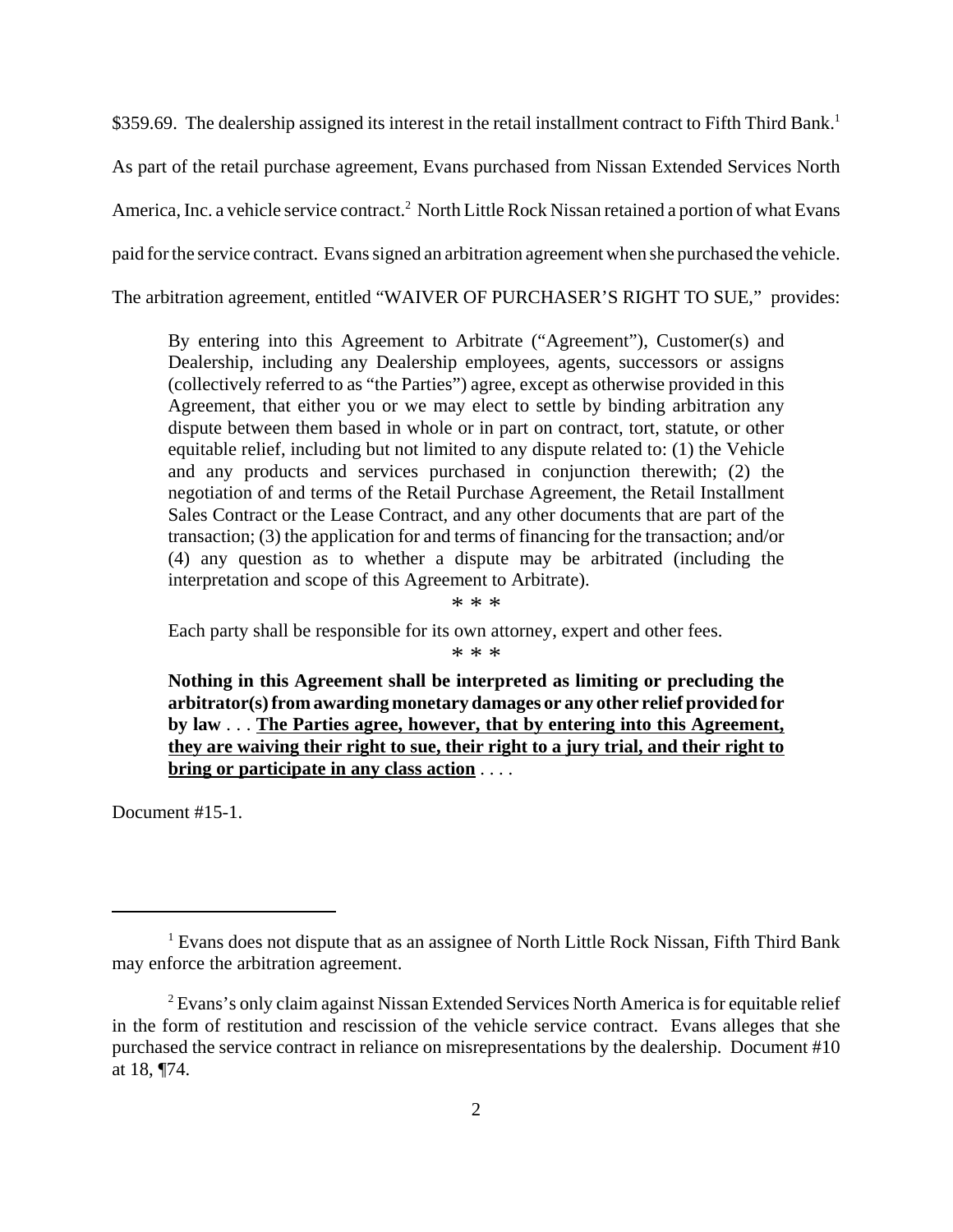**II.**

The Court first must determine whether the arbitration agreement is valid and enforceable under Arkansas law, and then, if the agreement is valid and enforceable, whether this dispute falls within its terms. *Faber v. Menard, Inc.*, 367 F.3d 1048, 1052 (8th Cir. 2004). Arbitration agreements are favored under both federal and Arkansas law. *See E-Z Cash Advance, Inc. v. Harris*, 347 Ark. 132, 138, 60 S.W.3d 436, 440 (2001). The Arkansas Supreme Court "has held that arbitration is simply a matter of contract between the parties." *Tyson Foods, Inc. v. Archer*, 356 Ark. 136, 141, 147 S.W.3d 681, 684 (2004).

Evans does not deny that all of the elements of a contract under Arkansas law are present. *See* Document #19. Rather, Evans argues that the Court should not enforce the agreement because it precludes recovery of statutory attorneys' fees and costs, which is unconscionable. *Id*. at 7. "[G]enerally applicable contract defenses, such as fraud, duress, or unconscionability may be applied to invalidate arbitration agreements." *Doctor's Assocs., Inc. v. Casarotto*, 517 U.S. 681, 687, 116 S. Ct. 1652, 1656, 134 L. Ed. 2d 902 (1996). Under Arkansas law, the burden of proof that a contract is unconscionable rests on the party claiming it is unconscionable. *GGNSC Holdings, LLC v. Lamb By and Through Williams*, 2016 Ark. 101, 14, 487 S.W.3d 348, 357. "An act is unconscionable if it affronts the sense of justice, decency, and reasonableness." *Gulfco of Louisiana, Inc. v. Brantley*, 2013 Ark. 367, 9, 430 S.W.3d 7, 13. The Court considers the totality of the circumstances surrounding the negotiation and execution of the agreement, particularly the disparity in bargaining power and the aggrieved party's understanding of the agreement. *Id*. Because attorneys' fees are often contingent on a statutory remedy linked to specific statutory rights,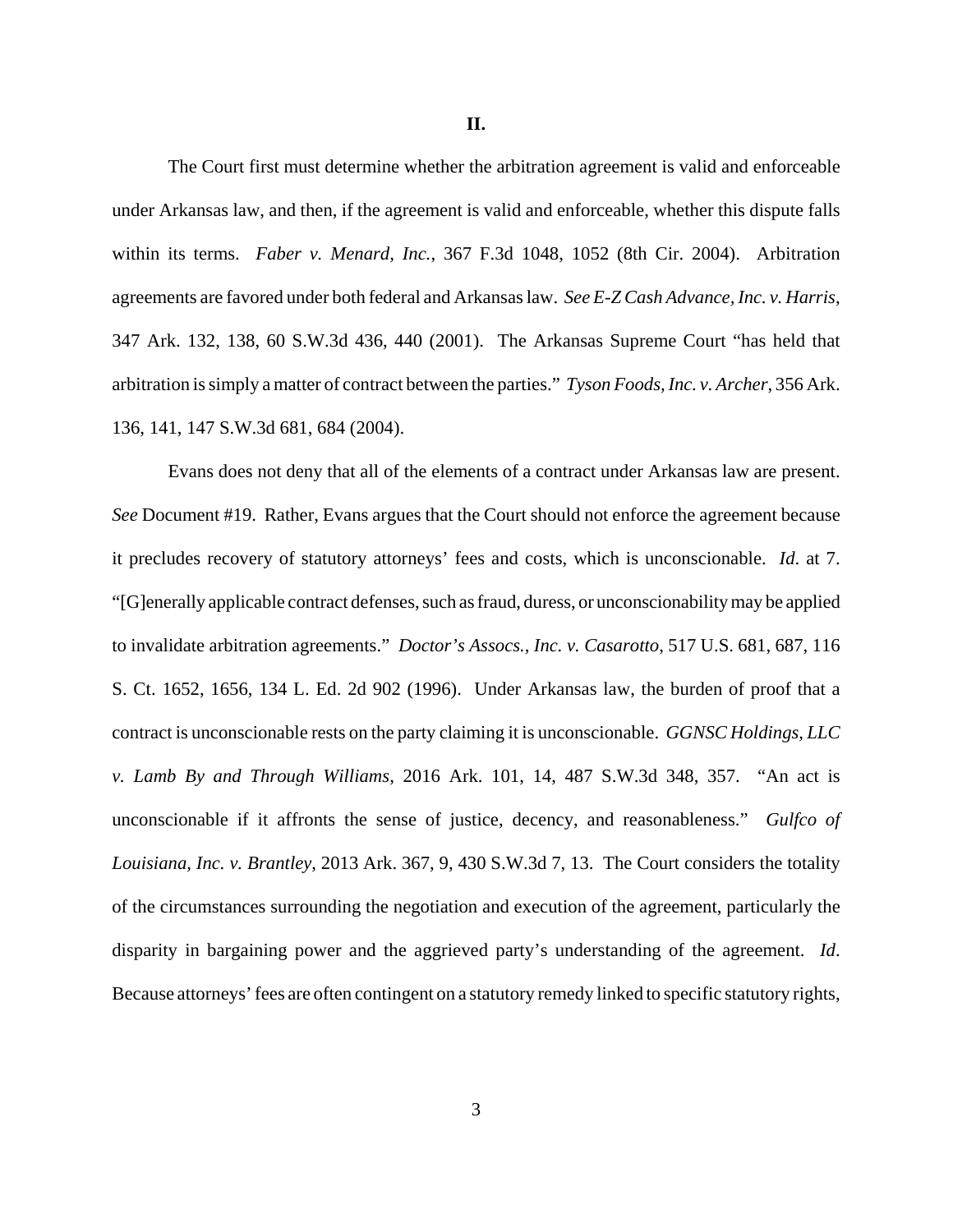"it is possible that a restriction on remedies in an arbitration agreement may so limit recovery that the agreement is unconscionable." *Faber*, 367 F.3d at 1054.

The parts of the arbitration agreement pertinent to Evans's argument provide:

The Party initiating the arbitration proceedings must pay the cost of the initial filing fees, but the Dealership will, upon Customer's request, pay up to a maximum of \$1,500 toward any portion of the Customer's filing, administration, service or case management fee, and arbitrator or hearing fee that exceeds the amount he/she would be required to pay if the claim were filed before a state or federal court of law having proper jurisdiction over the proceeding. *Each party shall be responsible for its own attorney, expert and other fees*.

\* \* \*

# **Nothing in this agreement shall be interpreted as limiting or precluding the arbitrator(s) from awarding monetary damages or any other relief provided by law.**

Document #15-1 (italics added). Evans interprets the portion of the agreement emphasized in italics above to preclude an award of attorneys' fees and costs available to her under the Arkansas Deceptive Trade Practices Act and the Magnusson-Moss Warranty Act, should her claims succeed. Document #19 at 7. The defendants, in contrast, interpret the italicized portion as a mere recitation of the American Rule. "Under the longstanding American Rule, parties are required to pay their own attorney's fees unless an award of fees is authorized by statute." *Kelly v. Golden*, 352 F.3d 344, 352 (8th Cir. 2003). The defendants point to the bold part of the agreement, which states that nothing in the agreement should be interpreted as precluding any relief provided by law, and they concede that Evans will be entitled to recover attorneys' fees if she prevails under a statute that authorizes such an award. Document #22 at 2-3.

 The Eighth Circuit considered whether a provision in an arbitration clause requiring each party to pay their own attorneys' fees was unconscionable under Iowa law:

It is possible that a restriction on remedies in an arbitration agreement may so limit recovery that the agreement is unconscionable and invalid under state law. Not all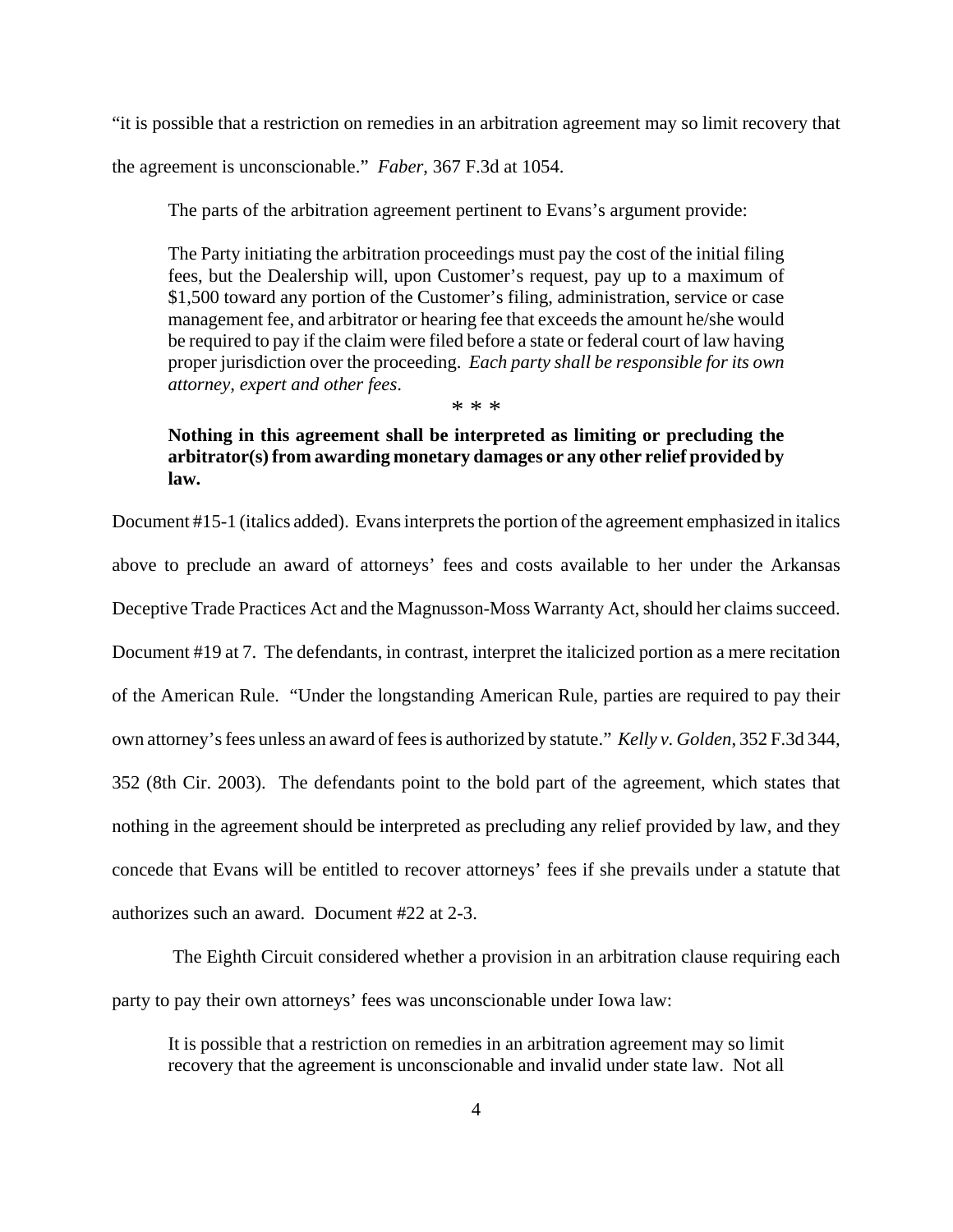limitations on remedy will make the agreement unconscionable, however. The arbitrator is particularly well-suited to interpret the agreement and determine the appropriate extent of its remedial authority. The arbitrator has the authority to enforce substantive statutory rights even if those rights are in conflict with contractual limitations in the agreement that would otherwise apply.

*Faber*, 367 F.3d at 1055 (internal citations & quotations omitted). The court held that merely requiring the parties to pay their own attorney's fees was not unconscionable under Iowa law and concluded that the arbitrator should be the one to decide whether an appropriate remedy may include attorneys' fees. *Id*.

Here, as the defendants concede, the arbitration agreement does not preclude the arbitrator from awarding attorneys' fees. Rather, it recites the American Rule that parties must then bear their own attorneys' fees but then states that nothing in the agreement bars the arbitrator from awarding any relief provided by law, which could include attorneys' fees. Thus, if Evans is entitled to receive attorneys' fees under a statute, the arbitration agreement would not preclude such an award.<sup>3</sup> Therefore, Evans provides the Court with no grounds upon which to find that any provision of the arbitration agreement is unconscionable.

### **III.**

Evans argues that even if the arbitration agreement is not unconscionable, her claim against North Little Rock Nissan for tortious interference with the service contract does not fall within the terms of the agreement. "[A]rbitration is a matter of contract and a party cannot be required to submit to arbitration any dispute which he has not agreed so to submit." *AT&T Techs., Inc. v. Commc'ns Workers of Am.*, 475 U.S. 643, 648, 106 S.Ct. 1415, 89 L.Ed.2d 648 (1986) (quotation

<sup>&</sup>lt;sup>3</sup> If the arbitration agreement precluded an award of attorneys' fees, that provision, if unconscionable, could be severed pursuant to Ark. Code Ann. § 4-2-302 and the remainder of the agreement enforced. *Faber*, 367 F.3d at 1054.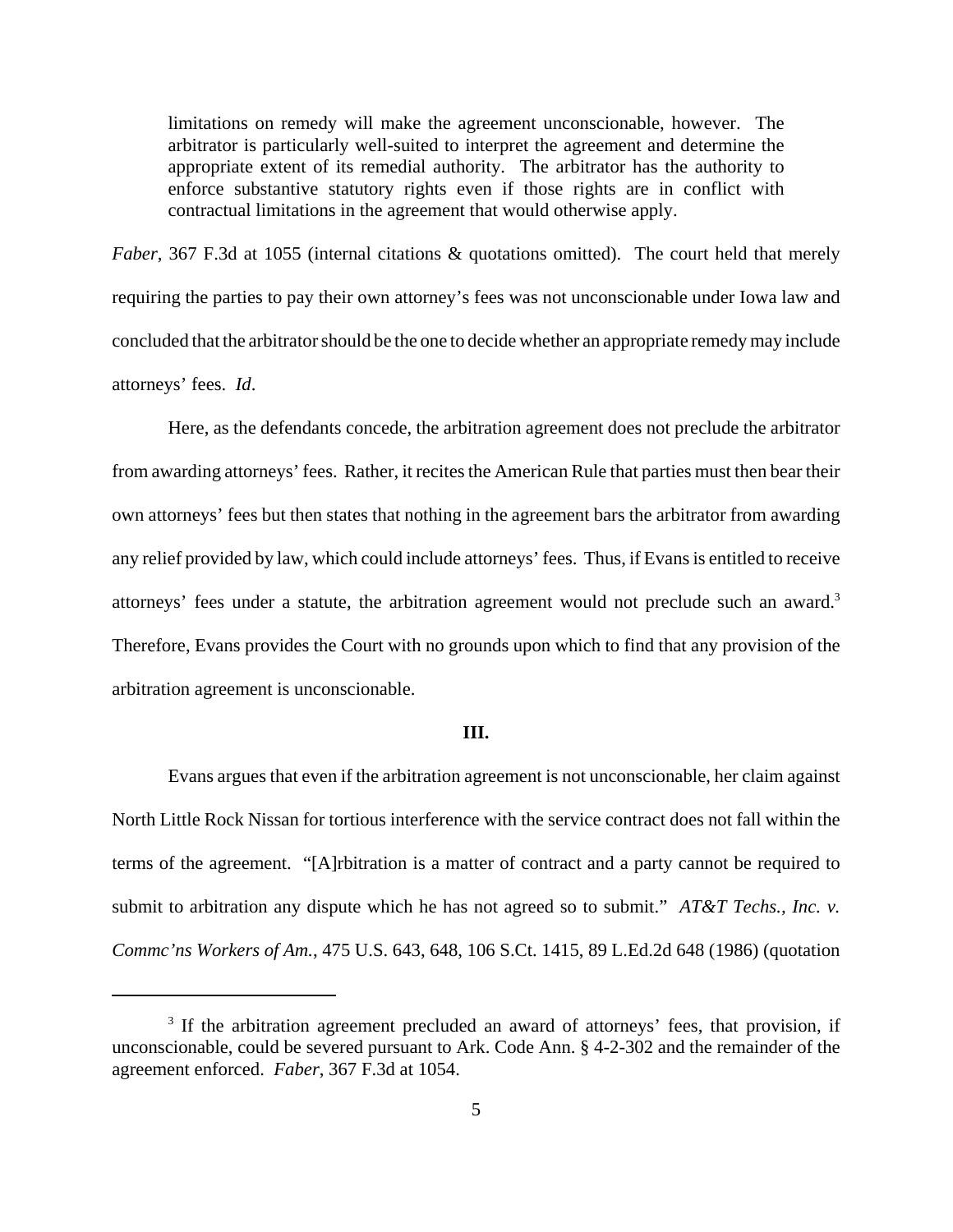omitted). "The question whether the parties have submitted a particular [type of controversy] to an arbitration, i.e., the '*question of arbitrability*,' is 'an issue for judicial determination unless the parties clearly and unmistakably provide otherwise.'" *Howsam v. Dean Witter Reynolds, Inc.*, 537 U.S. 79, 123 S. Ct. 588, 154 L. Ed. 2d 491 (2002) (quoting *AT&T Techs., Inc.*, 475 U.S. at 649, 106 S. Ct. at 1415). Who has the primary power to decide arbitrability hinges on what the parties agreed about who has the primary power to decide arbitrability. *First Options of Chicago, Inc. v. Kaplan*, 514 U.S. 938, 943, 115 S. Ct. 1920, 1924, 131 L. Ed. 2d 985 (1995). Here, the parties have clearly revealed an intent to submit to the arbitrator the issue of whether a particular claim is arbitrable:

By entering into this Agreement to Arbitrate ("Agreement"), Customer(s) and Dealership, including any Dealership employees, agents, successors or assigns (collectively referred to as "the Parties") agree . . . that either you or we may elect to settle by binding arbitration any dispute between them based in whole or in part on contract, tort, statute, or other equitable relief, including but not limited to any dispute related to . . . any question as to whether a dispute may be arbitrated (including the interpretation and scope of this Agreement to Arbitrate).

Document #15-1. Because the arbitration agreement includes an express statement of the parties' intent to arbitrate questions about the scope of the agreement, the Court must submit to arbitration the parties' dispute as to whether Evans's claim for tortious interference with the service contract is barred from arbitration because it is outside the scope of the agreement. *See Express Scripts v. Aegon Direct Mktg. Serv.*, 516 F.3d 695, 701 (8th Cir. 2008).

Evans also maintains that the service contract does not disclose an arbitration agreement as one of its terms as required by the Magnusson-Moss Warranty Act. Document #19 at 9. That Act requires that a service contract "full, clearly, and conspicuously disclose its terms and conditions in simple and readily understood language." 15 U.S.C. § 2306(b). Here, the arbitration agreement was fully, clearly, and conspicuously disclosed, and its terms are simple and readily understood.